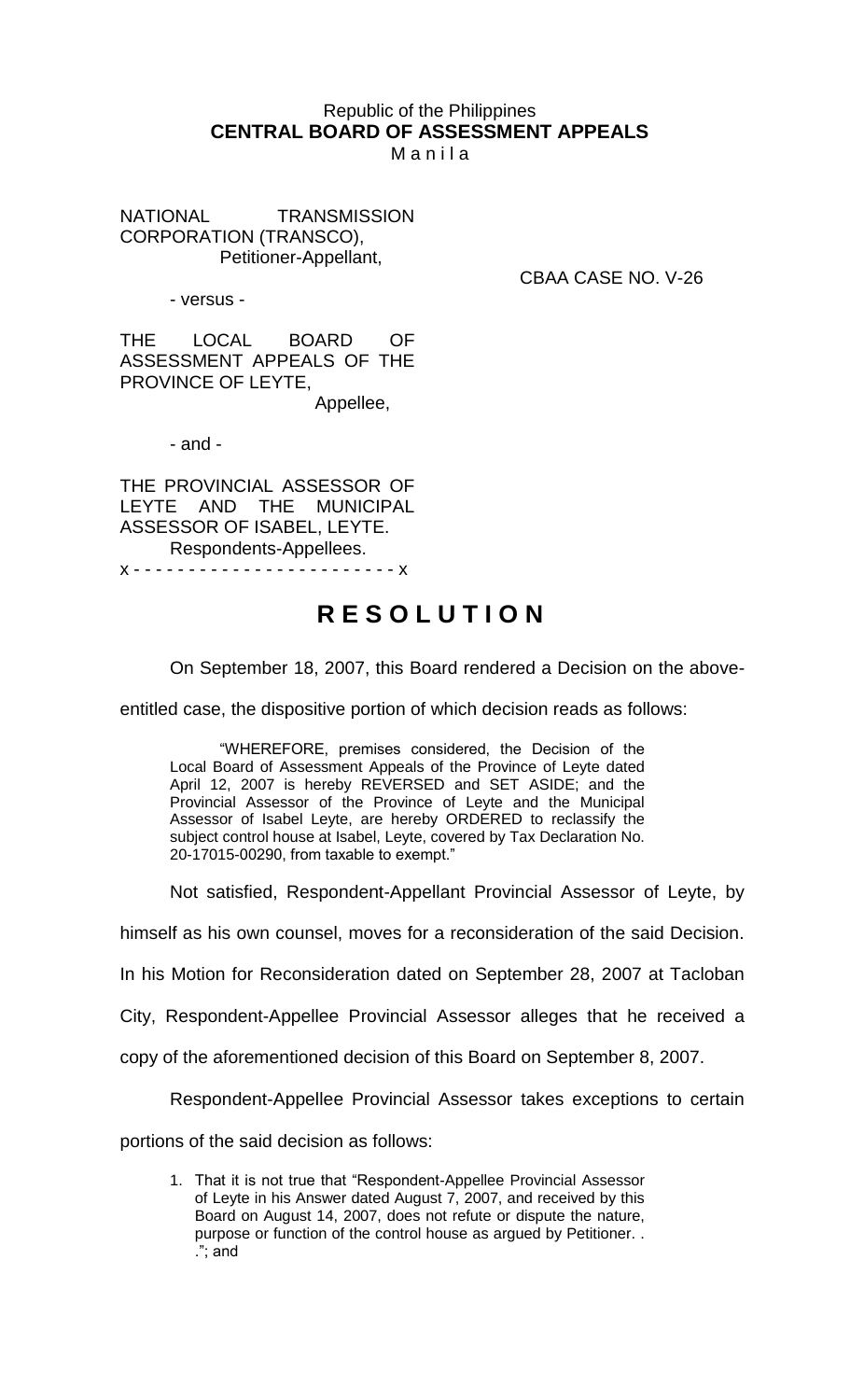2. That it is not true that "the only objection by the appellee being that the control house physically appears to be a building."

Both the abovementioned exceptions are in relation to the Supreme Court decision in the case of *RCPI vs. Provincial Assessor of Cotabato, et. al.,*  G.R. No. 144486, April 13, 2005, which, Respondent-Appellee Provincial Assessor now claims, superseded the Supreme Court decisions in (1) *Lu Do & Ym Corporation, doing business under the trade name of Philippine Corn Products Company vs. Central Bank of the Philippines* and *Commissioner of Internal Revenue vs. Philippine Corn Products, Inc. (Lu Do & Ym Corporation),* G.R. Nos. L-13033 and L-13701, 1960 May 31, First Division; and in (2) *Department of Environment and Natural Resources (DENR) vs. Gregorio Daraman, et. al.,* G.R. No. 125797, February 15, 2002.

The subject matter in *RCPI v. Provincial Assessor of South Cotabato,*  supra, was the interpretation of the tax provision in RCPI's franchise. Says the Supreme Court's First Division:

"As found by the appellate court, RCPI's radio relay station tower, radio station building, and *machinery shed* are real properties and are thus subject to the real property tax. Section 14 of R.A. 2036, as amended by R.A. 4054, states that "[i]n consideration of the franchise and rights hereby granted and any provision of law to the contrary notwithstanding, **the grantee shall pay the same taxes as are now or may hereafter be required by law** from individuals, copartnerships, private, public or quasi-public associations, corporations or joint stock companies, **on real estate, buildings** and other personal property x x x." (Underscoring supplied)

The word "shed" is defined as **"1 a** : a slight structure(as a penthouse, lean-to, or partially open separate building built primarily for shelter or storage: OUTBUILDING: *esp.* a single-storied building with one or more sides unenclosed **b** : any of the various buildings felt to resemble a shed (as in openness of structure, in use; or in having a pent roof): as (1) : WOODSHED (2) : a covered structure for housing aerostats **2** *archaic* : a place of shelter: **a**  : an inferior dwelling or humble domicile; HUT **b** : the hiding or resting place of an animal : DEN, LAIR, NEST. (Webster's Third New International Dictionary of English Language, Unabridged, 1966 Ed., p. 2090)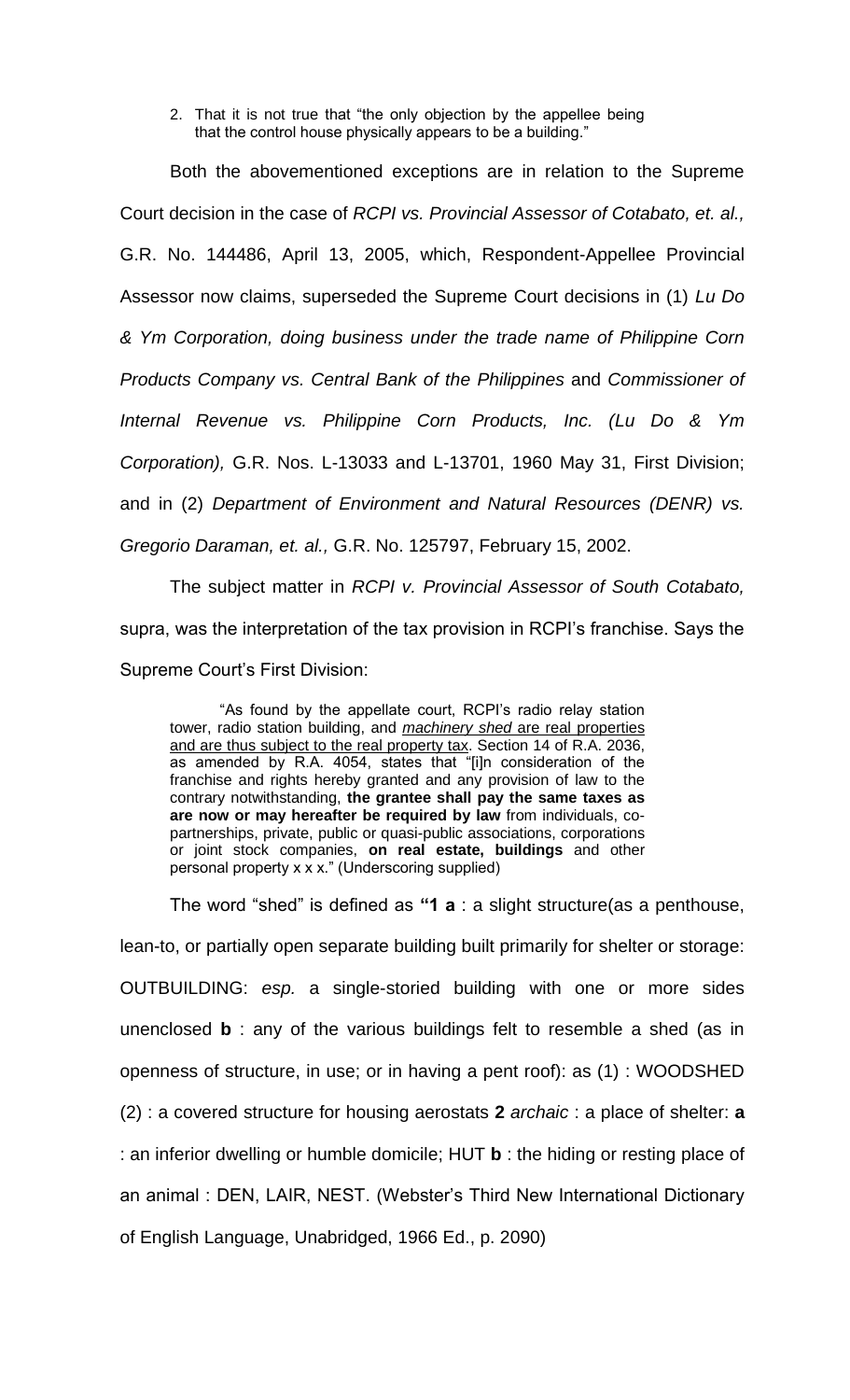Quite simply, the word "shed" is defined as "1 a one-storey usu. of wood for storage or shelter for animals, etc., or as a workshop. 2 a large roofed structure with one side open, for storing or maintaining machinery, etc." (The Oxford American Dictionary of Current English, 1999 Ed., p. 743).

Simpler still, the word "shed" is a "small structure for shelter or storage." (Webster's New World Dictionary,  $3<sup>rd</sup>$  ed., p. 541)

The instant appeal, on the other hand, involves the definitions of the words "machinery" and "equipment".

In *Lu Do & Ym Corporation, etc. vs. Central Bank of the Philippines* and *Commissioner of Internal Revenue vs. Philippine Corn Products, Inc. ( Lu Do & Ym Corporation),* supra, the Supreme Court First Division said that "**Equipment** has been defined as ' - - - In industry, physical facilities available for production, **including buildings,** machineries, tools, etc. (Webster's New International Dictionary, Second Edition)."

In *Department of Environment and Natural Resources (DENR) vs. Gregorio Daraman, et. al.,* supra, the Supreme Court ruled, that "*Machinery* is a collective term for machineries and appliances used in the industrial arts (Federico B. Moreno, Philippine Law Dictionary,  $2^{nd}$  ed., p. 371, citing Kolambugan Lumber & Development Co. v. Yia, 56 Phil. 201, 203, October 15, 1931); *equipment* **covers physical facilities available for production, including buildings, machineries and tools** (*Ibid,* p. 211, citing Lu Do & Ym Corp. v. Central Bank of the Philippines, 108 Phil, 566, 572, May 31, 1960)". (Emphasis supplied)

Section 199(o) of R.A. 7160 states that "Machinery" embraces machines, **equipment**, mechanical contrivances, instruments, appliances or apparatus which may or may not be attached, permanently or temporarily, to the real property. It includes the physical facilities for production, the installations and appurtenant service facilities, those which are mobile, selfpowered or self-propelled, and those not permanently attached to the real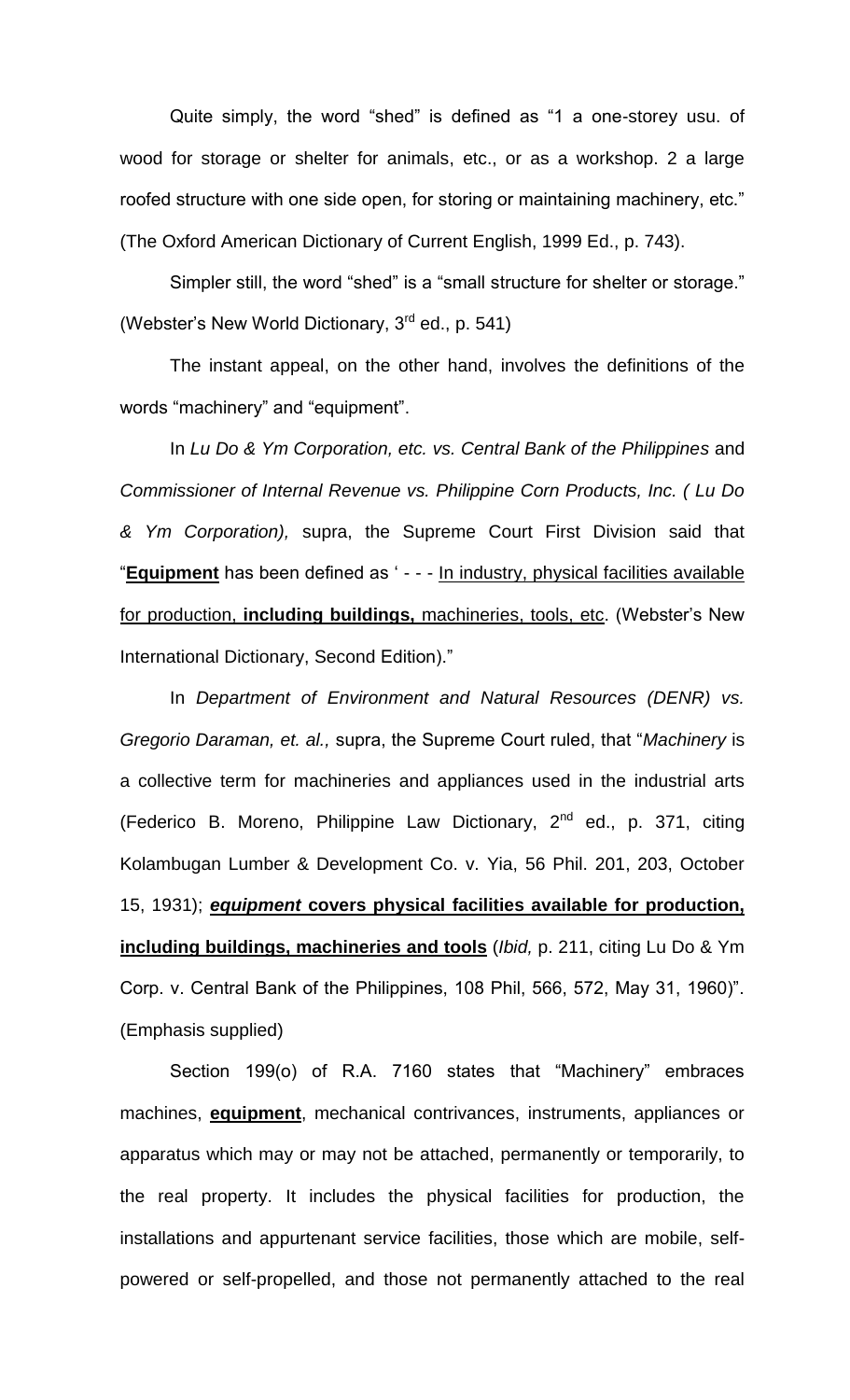property **which are actually, directly, and exclusively used to meet the needs of the particular industry, business or activity and which, by their very nature and purpose, are designed for or necessary to its manufacturing, mining, logging, commercial, industrial or agricultural purposes**;" (emphasis ours)

TRANSCO's "control house" is definitely more than just a "machinery shed". It is essentially an equipment within the purview of the definition of machinery under the law. The control house is the heart of the operation as it determines the transmission or electricity to the Municipality of Isabel and other parts of the Province of Leyte. Without the control house, the substation cannot activate its transmission system.

There is no way to separate the control house from the other equipment and mechanical contrivances therein, for the control house is an indispensable part of the equipment and machinery's program to operate. Without the control house, the equipment and machinery cannot function to serve the purpose of transmitting electricity.

The control house, where the control panels and the monitoring equipment are located, is the "brains" of the system. It is the command post directing, regulating and monitoring the performance and operation of the machinery usually through sophisticated and high tech computers and integrated electronics, under prescribed and regulated atmosphere and temperatures. And these are manned by skilled personnel who must have office amenities conducive to 24-hour grind. These electronic panels and monitors cannot be left unattended.

To quality for exemption under Section 234(c) of R.A. 7160, the following elements must be present, viz:

a. The real property sought to be exempted must be a "machinery" as defined under Section 199(o) of R.A. 7160;

b. The "machinery" must be owned and actually, directly and exclusively used by a local water district or a government-owned or –controlled corporation; and